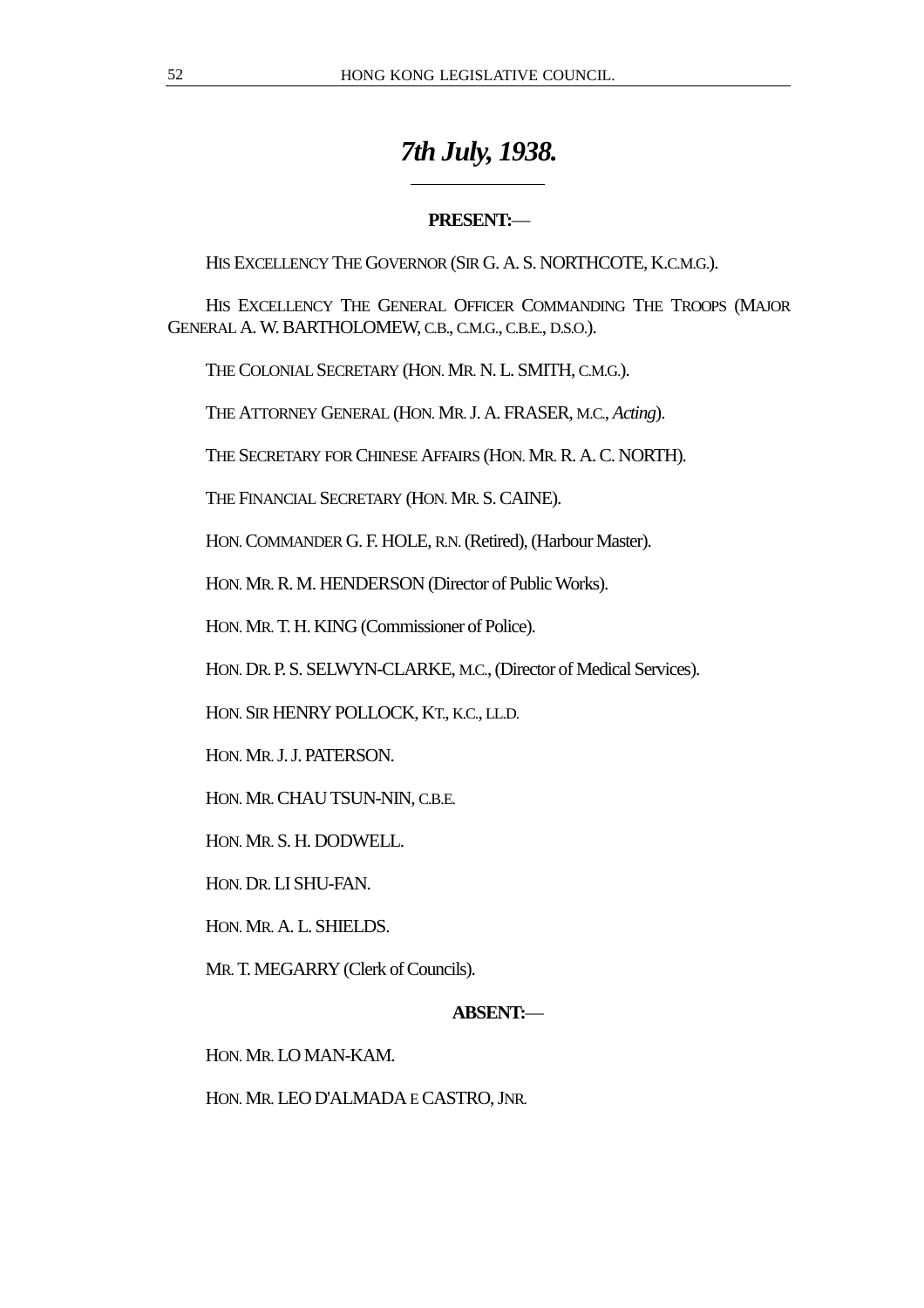### **MINUTES.**

The Minutes of the previous meeting of the Council were confirmed.

#### **ANNOUNCEMENT.**

THE CLERK OF COUNCILS, by command of H.E. The Governor, read the following announcement:—

LETTERS PATENT passed under the Great Seal of the Realm amending Article XVI of the Letters Patent of the 14th of February, 1917, constituting the Office of Governor and Commander-in-Chief of the Colony of Hong Kong and its Dependencies.

Dated 30th April, 1938.

GEORGE THE SIXTH by the Grace of God of Great Britain, Ireland and the British Dominions beyond the Seas King, Defender of the Faith, Emperor of India.

To all to whom these Presents shall come, Greeting!

WHEREAS by certain Letters Patent under the Great Seal bearing date at Westminster of the Fourteenth day of February, 1917, His Majesty King George the Fifth did constitute the office of Governor and Commander-in-Chief in and over Our Colony of Hong Kong and its Dependencies.

AND WHEREAS We are minded to make other provision than is contained in Article XVI of the said Letters Patent:

NOW KNOW YE that We do hereby declare Our will and pleasure as follows:—

I. Article XVI of the said Letters Patent of the Fourteenth day of February, 1917, is hereby revoked but without prejudice to anything lawfully done thereunder, and the following Article is substituted therefor:—

"XVI. The Governor may, subject to such instructions as may from time to time be given to him by Us through one of Our Principal Secretaries of State, upon sufficient cause to him appearing, dismiss or suspend from the exercise of his office any person holding any public office within the Colony, or, subject as aforesaid, may take such other disciplinary action as may seem to him desirable."

II. And We do hereby reserve to Ourselves, Our heirs and successors, full power and authority from time to time to revoke, alter, or amend these Our Letters Patent as to Us or them may seem fit.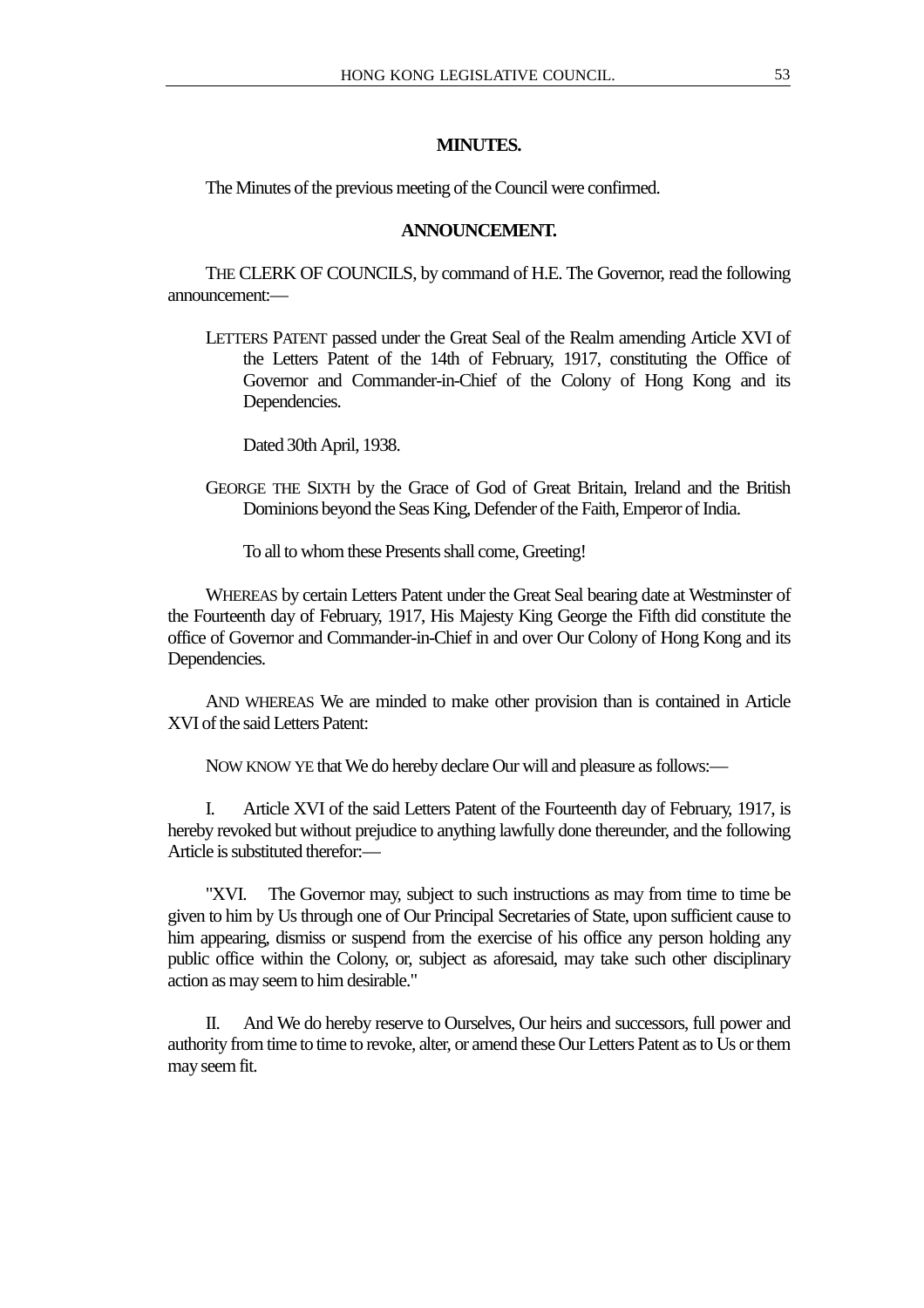And We do direct and enjoin that these Our Letters Patent shall come into operation on a date to be fixed by the Governor by Proclamation in the Hong Kong Government Gazette, and shall be published in the said Gazette, and shall be read and proclaimed at such place or places within the Colony as the Governor may think fit.

In Witness whereof We have caused these Our Letters to be made Patent.

Witness Ourself at Westminster this thirtieth day of April, 1938, in the Second year of Our Reign.

BY WARRANT under The King's Sign Manual.

# SCHUSTER.

H.E. THE GOVERNOR.—Whereas by Article II of the Letters Patent intituled "Letters Patent passed under the Great Seal of the Realm amending Article XVI of the Letters Patent of the 14th of February, 1917, constituting the Office of Governor and Commander-in-Chief of the Colony of Hong Kong and its Dependencies" and dated the 30th day of April, 1938, a copy whereof is appended to this Proclamation, it is directed and enjoined that the said Letters Patent shall come into operation on a date to be fixed by the Governor by Proclamation in the Hong Kong Government Gazette, and shall be published in the said Gazette, and shall be read and proclaimed at such place or places within the Colony as the Governor shall think fit:

And whereas I have thought fit that the said Letters Patent shall be read and proclaimed in the presence of the Legislative Council of this Colony on this 7th day of July, 1938, at the Council Chamber and that they shall come into operation on the 7th day of July, 1938:

And whereas the said Letters Patent have been so read accordingly:

Now therefore I, Sir Geoffry Alexander Stafford Northcote, Knight Commander of the Most Distinguished Order of Saint Michael and Saint George, Governor and Commander-in-Chief of the Colony of Hong Kong and its Dependencies and Vice-Admiral of the same, do hereby Proclaim the said Letters Patent and appoint that they shall come into operation on the 7th day of July, 1938.

#### **PAPERS.**

THE COLONIAL SECRETARY, by command of H.E. The Governor, laid upon the table the following papers:—

Notice to Airmen No. 3 of the year 1938, dated 27th May, 1938.

Declaration under section 18 of the Quarantine and Prevention of Disease Ordinance, 1936, Ordinance No. 7 of 1936, dated 29th May, 1938.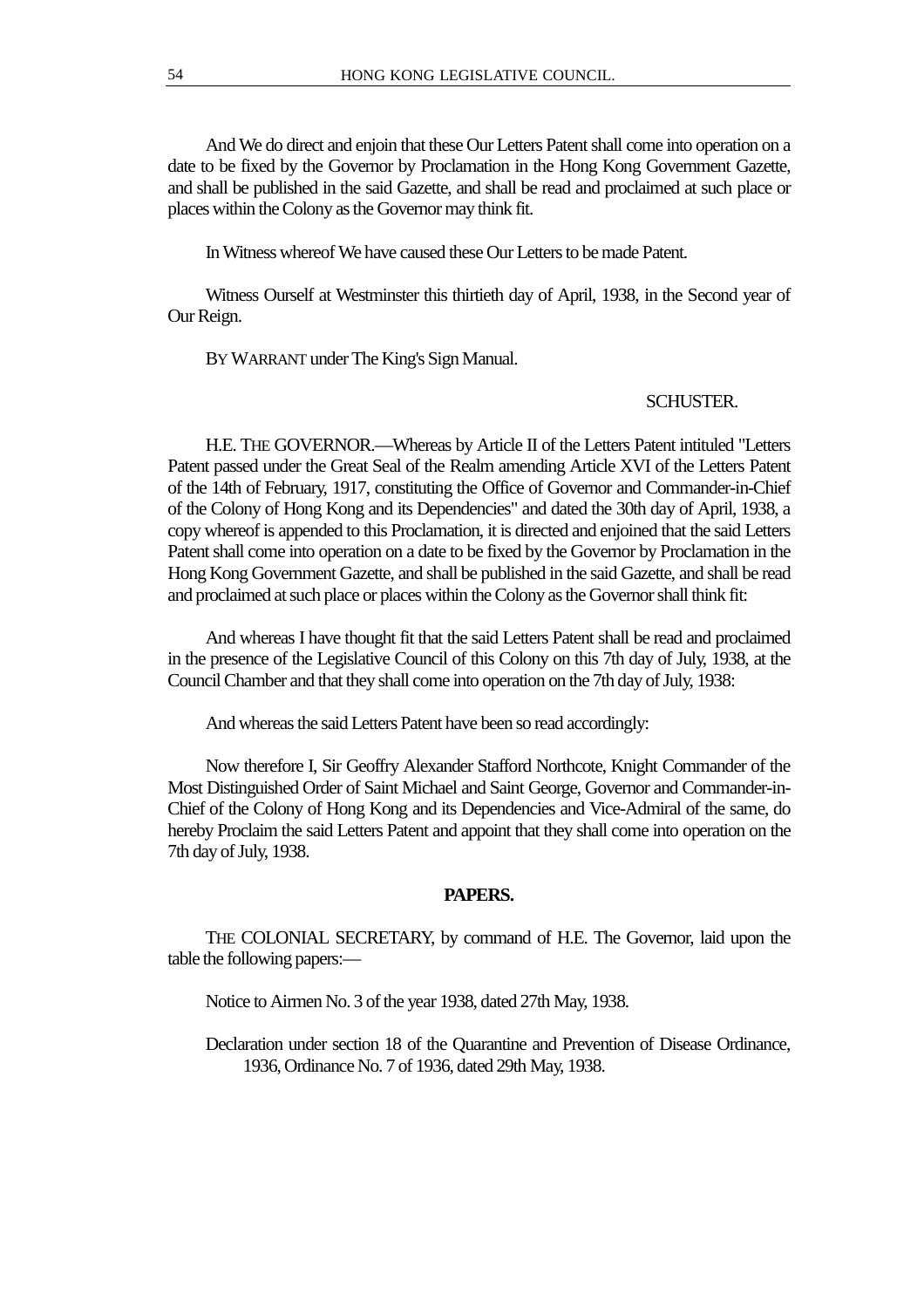- Regulations made by the Governor in Council under section 2 of the Emergency Regulations Ordinance, 1922, Ordinance No. 5 of 1922, for the prevention of cholera, dated 29th May, 1938.
- Declaration made by the Urban Council, with the approval of the Governor in Council, under By-law 11 of the Domestic Cleanliness and Prevention of Disease By-laws in Schedule A to the Public Health (Sanitation) Ordinance, 1935, Ordinance No. 15 of 1935, dated 26th May, 1938.
- Amendment made by the Governor in Council under section 3 of the Post Office Ordinance, 1926, Ordinance No. 7 of 1926, to the Post Office Regulations, dated 8th June, 1938.
- Declaration under section 18 of the Quarantine and Prevention of Disease Ordinance, 1936, Ordinance No. 7 of 1936, dated 20th June, 1938.
- Amendment made by the Governor in Council under section 10 (6) of the Merchant Shipping Ordinance, 1899, Ordinance No. 10 of 1899, to Table C in the Schedule to that Ordinance, dated 21st June, 1938.
- Declaration under section 18 of the Quarantine and Prevention of Disease Ordinance, 1936, Ordinance No. 7 of 1936, dated 27th June, 1938.
- Regulation made by the Governor in Council under section 3 of the Pensions Ordinance, 1932, Ordinance No. 21 of 1932, regarding the payment of pension to Mr. P. L. Collisson, O.B.E., dated 27th June, 1938.
- Amendment made by the Governor in Council under section 17 of the Prisons Ordinance, 1932, Ordinance No. 38 of 1932, to the Prison Rules, dated 27th June, 1938.

Administration Reports, 1937:—

Part I.—General Administration:—

Report on the Finances.

Part III.—Public Health:—

Report of the Chairman of the Urban Council.

Report of the Botanical and Forestry Department.

Part IV—Education:

Report of the Director of Education.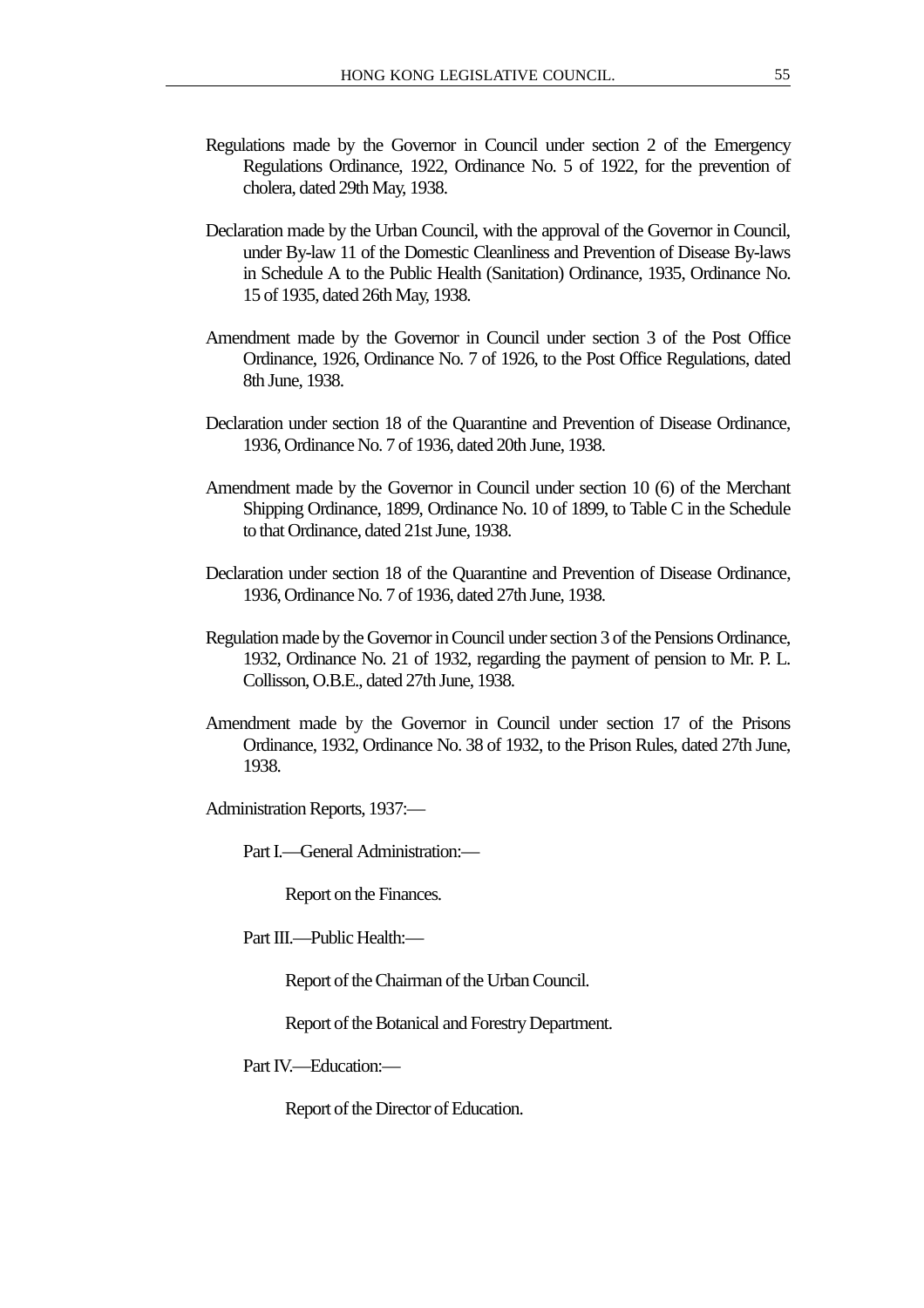#### **FINANCE COMMITTEE'S REPORT.**

THE COLONIAL SECRETARY, by command of H.E. The Governor, laid upon the table the report of the Finance Committee, No. 5 of 16th June, 1938, and moved that it be adopted.

THE FINANCIAL SECRETARY seconded, and this was agreed to.

#### **MOTIONS.**

THE FINANCIAL SECRETARY.—There are three resolutions in my name relating to loan expenditure which are inter-connected and I propose, with your permission, to address the Council on all of them together. They have been found necessary to deal with three matters. First, the Director of Colonial Audit has pointed out that the authority of this Council has never been obtained for the actual expenditure on the Shing Mun Gorge Dam in 1936 which exceeded the sum authorized to be advanced in that year from the surplus balances of the Colony in accordance with this Council's resolution of the 19th of March, 1936; and a similar excess was incurred in the expenditure on the Airport in that year. Secondly, there was a similar excess in 1937 over the amount authorized to be advanced for this work by the Council's resolutions of the 29th of September, 1937. This latter excess was due, not to an increase in the expenditure, but to the failure of receipts from the sale of plant belonging to the loan works to come up to the amount estimated to be credited from that source. As it happened, sufficiently favourable offers for the remaining plant were not received during the remainder of 1937, but further credits aggregating over \$30,000 have been received in the current year and it is possible that still further sums will be received later in the year, so that the excess in 1937 is more apparent than real.

Lastly, with the approval of the Secretary of State for the Colonies and the concurrence of members of the Finance Committee, it has been decided to charge to the loan account the cost of the remedial work at Pineapple Pass Dam which has unfortunately become necessary. This is estimated at a maximum of \$80,000 and it is necessary to provide both for an increase in the total expenditure under Item 2 of the loan schedule and also for the advance from surplus balances during the year 1938 of a sum sufficient to cover this expenditure.

It so happens that a credit has been received under another item of the loan schedule. A sum of \$100,000 has been received as a contribution from the Air Ministry to the cost of the Airport dealt with in Item 6 of the loan schedule. This item has therefore been reduced by that amount, Item 2 has been increased by \$80,000 and Item 8 by \$20,000. It is hoped that expenditure on the Pineapple Pass work will not eat up all the increase now made under Item 2, particularly after allowance is made for the sums to be credited to that head for sale of plant, and if that hope is fulfilled savings will be available for transfer to Item 8, the new Central Market. Any necessary resolution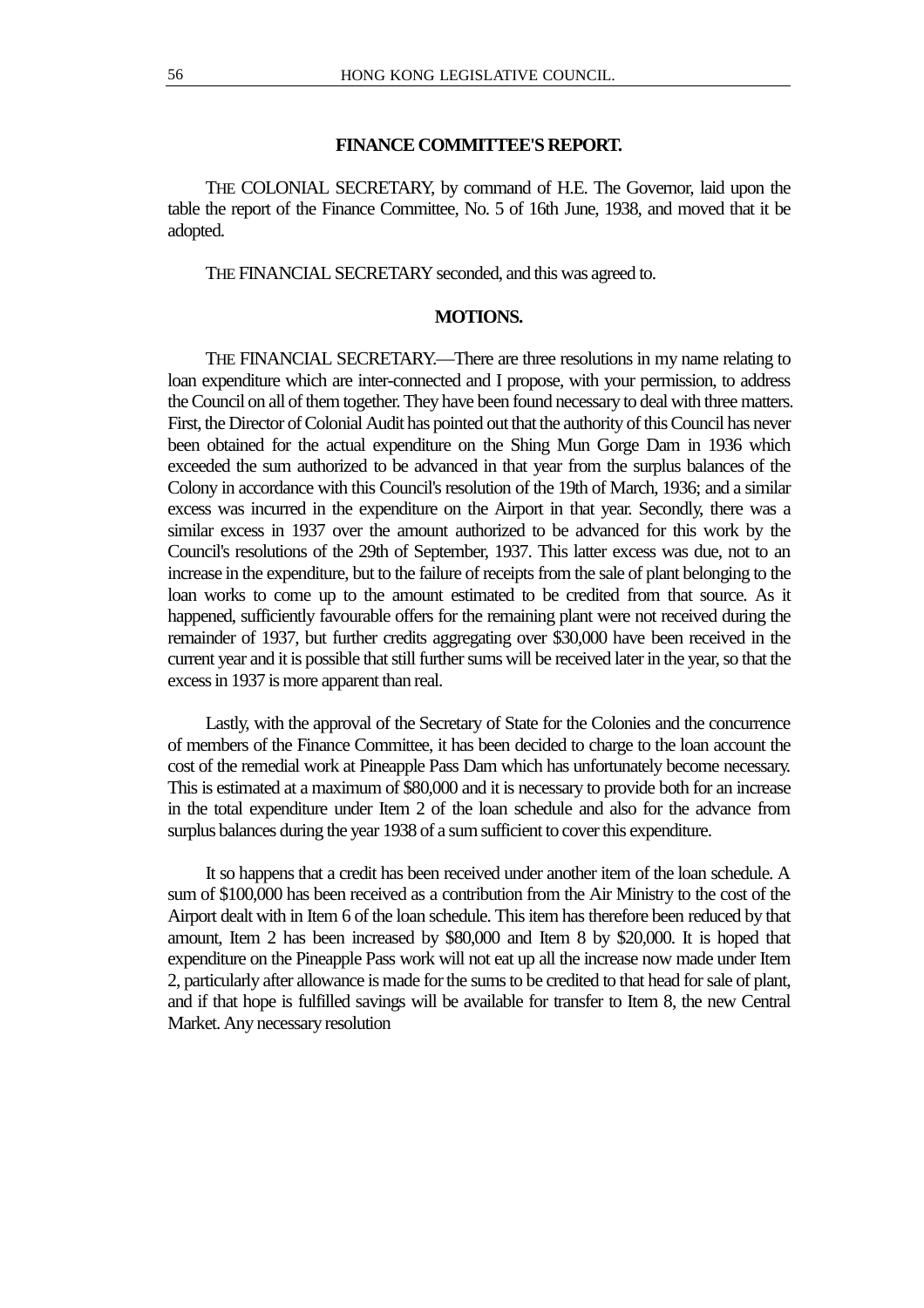dealing with such further transfer will be submitted in due course when the actual net expenditure under Item 2 is known.

I now move

That this Council approves, under section 3 (2) of the Hong Kong Dollar Loan Ordinance, No. 11 of 1934, of the following transfers in the schedule:—

Item 2.—Shing Mun Valley Water Scheme to be increased from \$10,132,877.98 to \$10,212,877.98.

Item 6.—Airport to be reduced from \$1,007,485.92 to \$907,485.92.

Item 8.—Other Public Works to be increased from \$889,000 to \$909,000.

THE COLONIAL SECRETARY seconded, and this was agreed to.

THE FINANCIAL SECRETARY.—I move that this Council sanctions the expenditure on Loan Works authorized under Ordinance No. 11 of 1934 of the total net sums as enumerated below and the meeting of such sums by advances from the surplus balances of the Colony pending the issue of the remainder of the Loan authorized under the said Ordinance.

#### SCHEDULE.

|                               | During the<br>financial year | During the<br>financial year |
|-------------------------------|------------------------------|------------------------------|
|                               | 1936.                        | 1937.                        |
|                               |                              |                              |
| Head $2(b)$ (3).              |                              |                              |
| <b>Shing Mun Valley Water</b> |                              |                              |
| Scheme.                       |                              |                              |
| 2nd Section.                  |                              |                              |
| Gorge Dam<br>                 | \$2,239,103.69               | \$388,223.77                 |
| Head $6(b)$ .                 |                              |                              |
| Airport.                      |                              |                              |
| <b>Airport and Seaplane</b>   |                              |                              |
| Slipway                       | 170,254.67                   |                              |

THE COLONIAL SECRETARY seconded, and this was agreed to.

THE FINANCIAL SECRETARY.—I move that this Council approves of the expenditure during the financial year 1938 on the various items of loan works authorized under Ordinance No. 11 of 1934, as specified below, of a sum of \$915,577.21 which sum shall be met by advances from the surplus balances of the Colony pending the issue of the remainder of the loan authorized under the said Ordinance.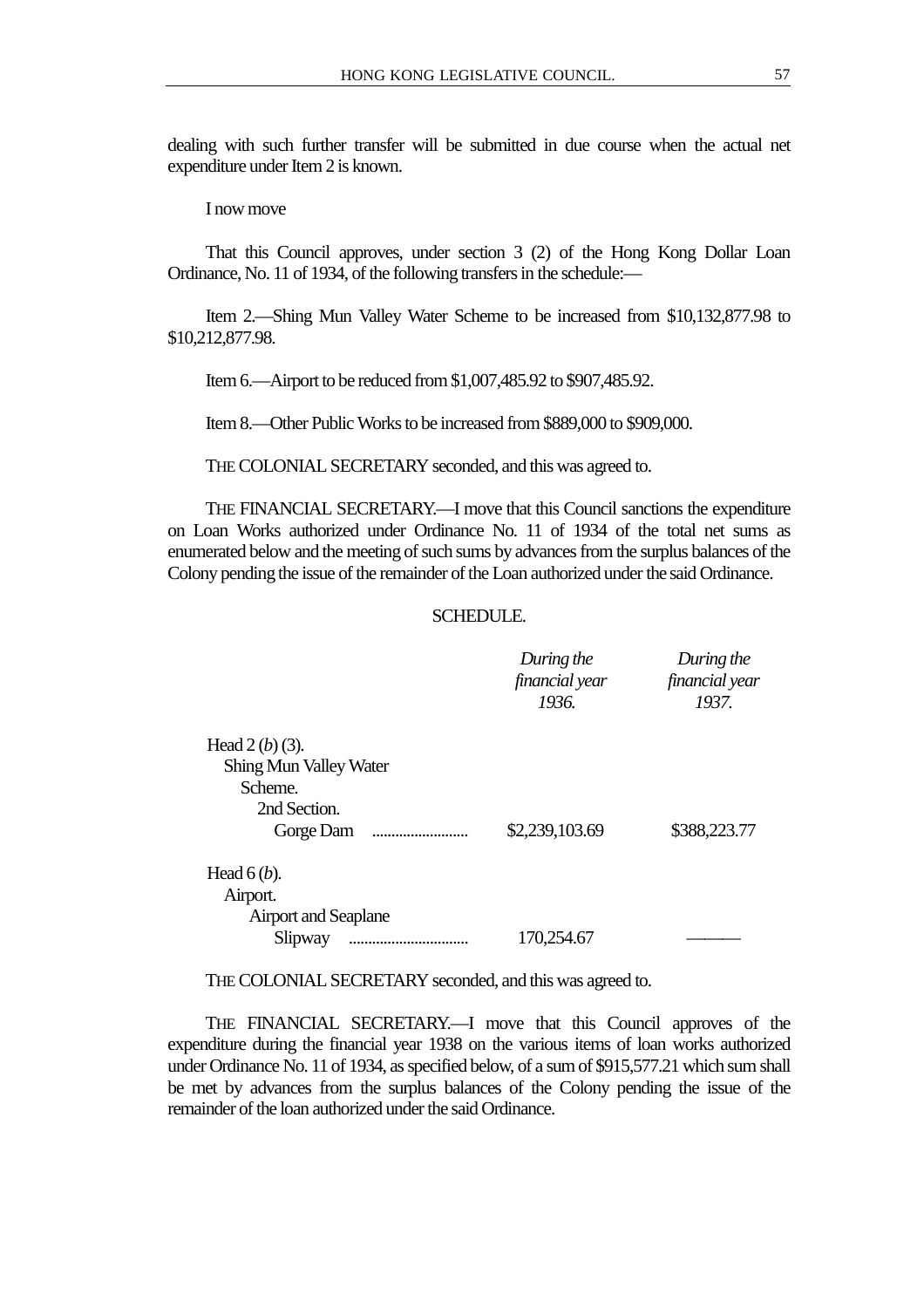| (b)                         | Second section. |              |
|-----------------------------|-----------------|--------------|
|                             | (3)             | \$80,000.00  |
|                             |                 | 60,000.00    |
| Item 6.—Airport:—           |                 |              |
| (b)                         |                 | 17,000.00    |
| (c)                         |                 | 55,727.21    |
| Item 8—Other Public Works:— |                 |              |
| (a)                         |                 | 689,000.00   |
| (b)                         |                 | 13,850.00    |
|                             | Total           | \$915,577.21 |
|                             |                 |              |

THE COLONIAL SECRETARY seconded, and this was agreed to.

#### **(1937 SUPPLEMENTARY) APPROPRIATION ORDINANCE, 1938.**

THE FINANCIAL SECRETARY moved the first reading of a Bill intituled "An Ordinance to authorize the Appropriation of a Supplementary sum of seven hundred and seventy-four thousand three hundred and twenty-one dollars and forty-four cents to defray the Charges of the year 1937." He said: Copies of a detailed statement of expenditure and of a report on the finances of the Colony for the year 1937 are now before Honourable members. The various excesses over the estimated and appropriated sums are explained in the detailed statement of expenditure and these extra appropriations have received the approval of the Finance Committee and of this Council in the usual way. The sum of \$774,321.44 set out in Clause 2 of the Bill represents the total of the supplementary appropriation required under the several heads without any deduction for under-expenditure in other Departments and other Heads of the Estimates. Actual savings on other heads of expenditure more than offset the excesses and total expenditure for the year 1937 was \$147,938 less than the Estimate.

As to the general financial outcome of last year, I do not propose to recapitulate the detailed figures set out in the Report which has been circulated; but Honourable members are aware that the result was much more favourable than originally anticipated, a surplus of \$1,085,146 being realized instead of a deficit of \$3,598,910 as estimated.

Item 2.—Shing Mun Valley Water Schemes.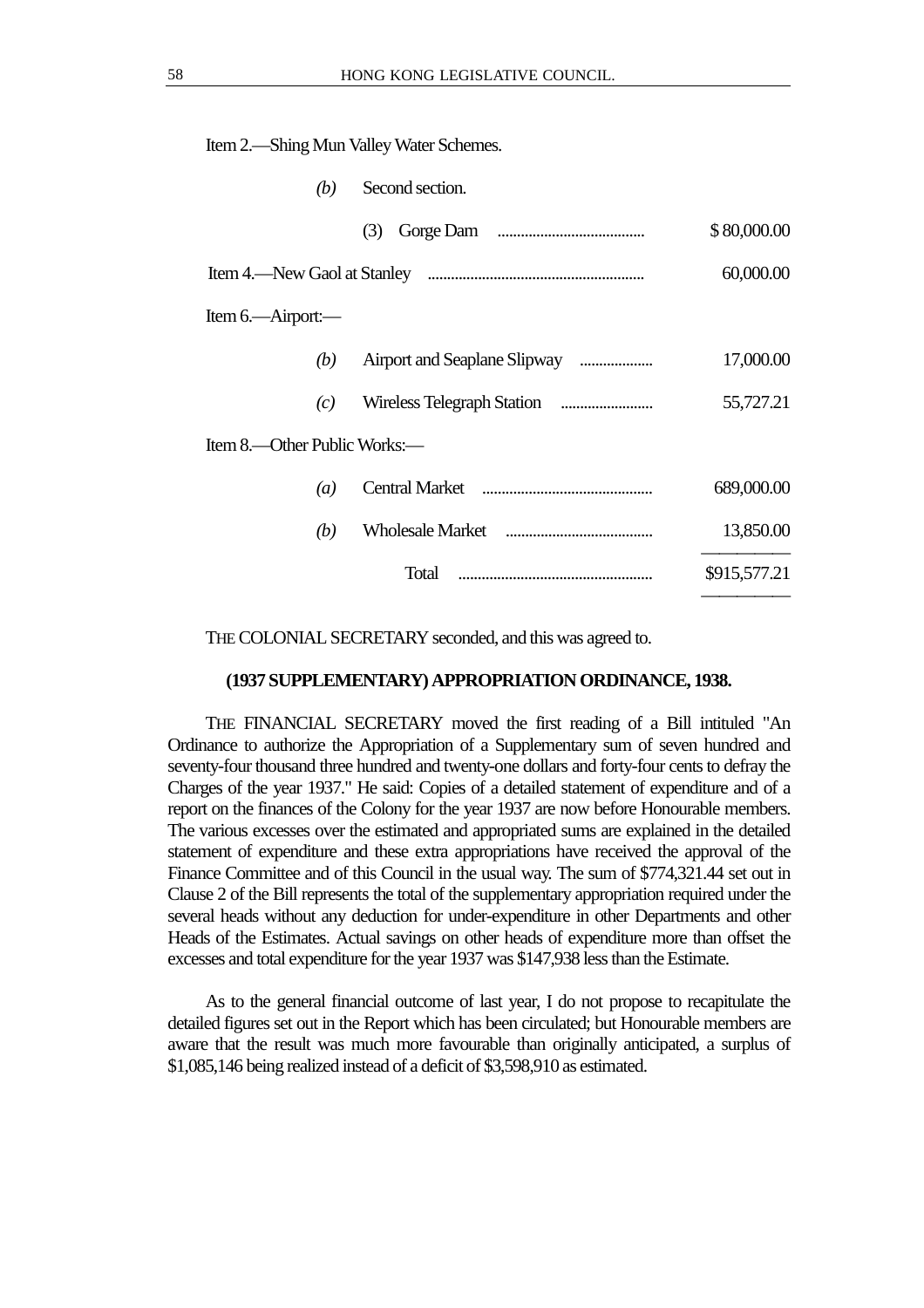This was due to the general improvement in trade during the first half of the year and in the latter half to the increase of population due to the hostilities in China which for the time being has improved the revenue of the Colony.

THE COLONIAL SECRETARY seconded, and the Bill was read a first time.

# **MERCHANDISE MARKS AMENDMENT ORDINANCE, 1938.**

THE ATTORNEY GENERAL moved the first reading of a Bill intituled "An Ordinance to amend the Merchandise Marks Ordinance, 1890." He said: The Memorandum of Objects and Reasons for this amendment is attached to the Bill.

THE COLONIAL SECRETARY seconded, and the Bill was read a first time.

# **Objects and Reasons.**

The "Objects and Reasons" for the Bill were stated as follows:—

1. By section 2 (1) *(e)* (ii) of the Merchandise Marks Ordinance, 1890, it is provided that the expression "trade description" means any description, statement or other indication, direct or indirect as to the place or country in which any goods were made or produced.

2. In statutes the word "place" is generally found in conjunction with other words which give it a colour and control its interpretation (see "Place" in Stroud's Judicial Dictionary). So that although the word if it stood alone might apply to a factory or premises its conjunction in the enactment in question with the word "country" seems to indicate a geographical meaning such as town or district.

3. It is consequently considered probable, that a false statement in a declaration to the effect that certain goods were made in a certain factory or on certain premises would not be covered by the present definition so as to justify prosecution under the penal provisions of the Ordinance.

4. The object of this Amending Bill is to remove doubts by inserting the words "factory, premises," before the word "place" in section 2 (1) *(e)* (ii) of the principal Ordinance.

# **BANKRUPTCY AMENDMENT ORDINANCE, 1938.**

THE ATTORNEY GENERAL moved the first reading of a Bill intituled "An Ordinance to amend the Bankruptcy Ordinance, 1931." He said: The Memorandum of Objects and Reasons for this amendment is attached to the Bill.

THE COLONIAL SECRETARY seconded, and the Bill was read a first time.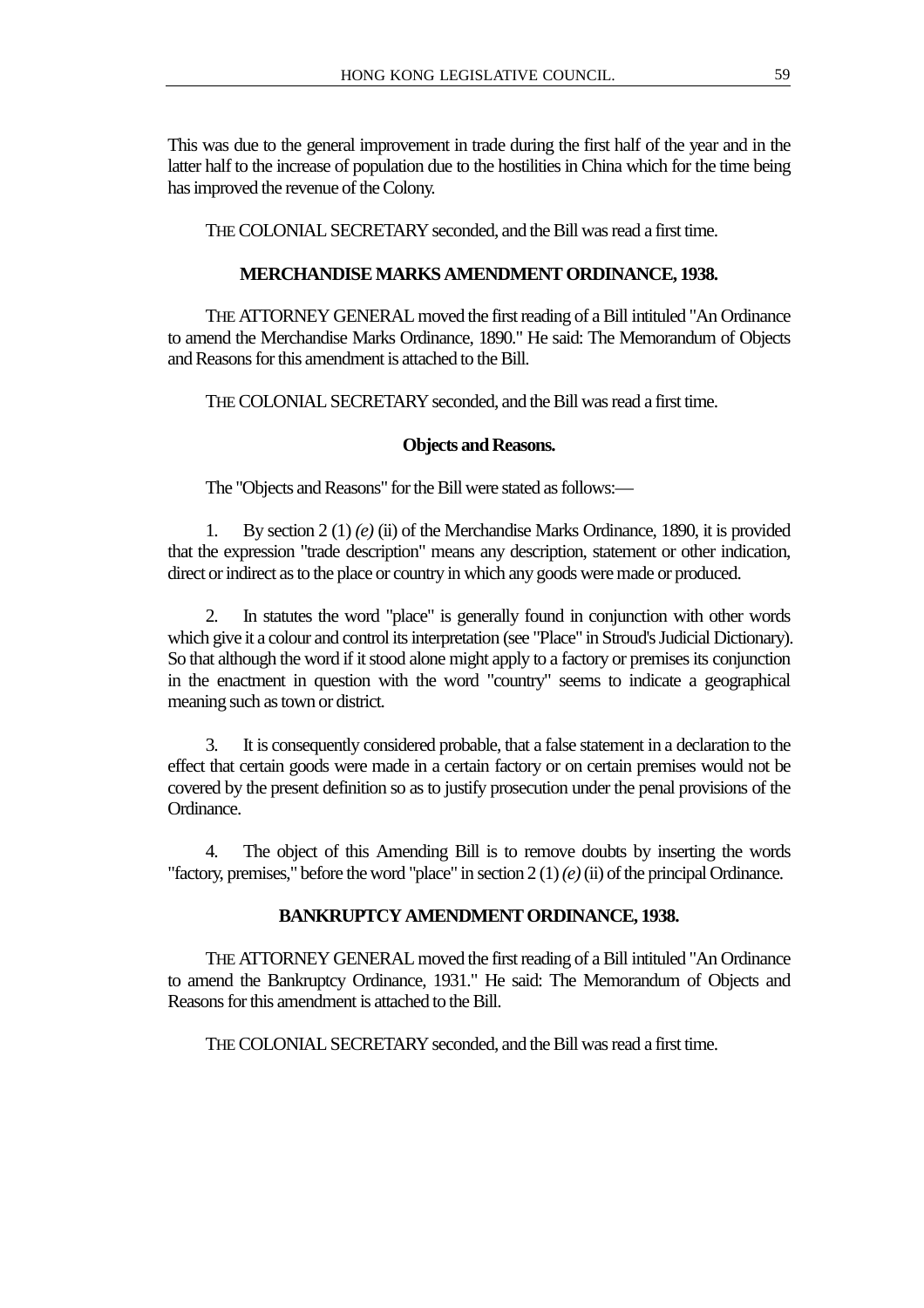# **Objects and Reasons.**

The "Objects and Reasons" for the Bill were stated as follows:—

1. Clause 2 of this Bill amends the principal Ordinance, No. 10 of 1931, by substituting for sub-section 2 of section 75 thereof a new sub-section corresponding to section 2 of the Crown Solicitors Ordinance, 1912, as enacted by section 2 of Ordinance No. 31 of 1935, but omitting the words "law agent", rendered unnecessary by the Solicitors (Scotland) Act, 1933, (23 and 24 Geo. 5, c. 21).

2. Under old sub-section (2) only barristers or solicitors are eligible for appointment as Official Receiver. By this amendment the appointment may be held by a person who is or who has successfully passed the qualifying examinations for admission as a barrister, advocate, solicitor or proctor, or by a member of the Colonial Legal Service.

3. It was necessary to appoint the Official Receiver to act as from 25th May, 1938, in another legal post during the temporary absence of the holder of that post, and to appoint to carry out the duties of Official Receiver another member of the Colonial Legal Service who was formerly a solicitor but who has relinquished that qualification in order to be called to the Bar.

4. For the reasons given in the preceding paragraph the operation of this Ordinance is expressed to take effect from 25th May, 1938.

# **DENTISTRY AMENDMENT ORDINANCE, 1938.**

THE ATTORNEY GENERAL moved the first reading of a Bill intituled "An Ordinance to amend the Dentistry Ordinance, 1914." He said: The Memorandum of Objects and Reasons is attached to the Bill.

THE COLONIAL SECRETARY seconded, and the Bill was read a first time.

#### **Objects and Reasons.**

The "Objects and Reasons" for the Bill were stated as follows:—

1. By section 5 (3) of the Dentistry Ordinance, No. 16 of 1914, the power of the Director of Medical Services to remove from the Dental Register the name of a person who has ceased to reside in the Colony is limited to the names of persons who have "ceased for a period extending over five years" so to reside.

2. This provision has resulted in the retention on the Register of the names of persons who have long severed all connexion with Hong Kong.